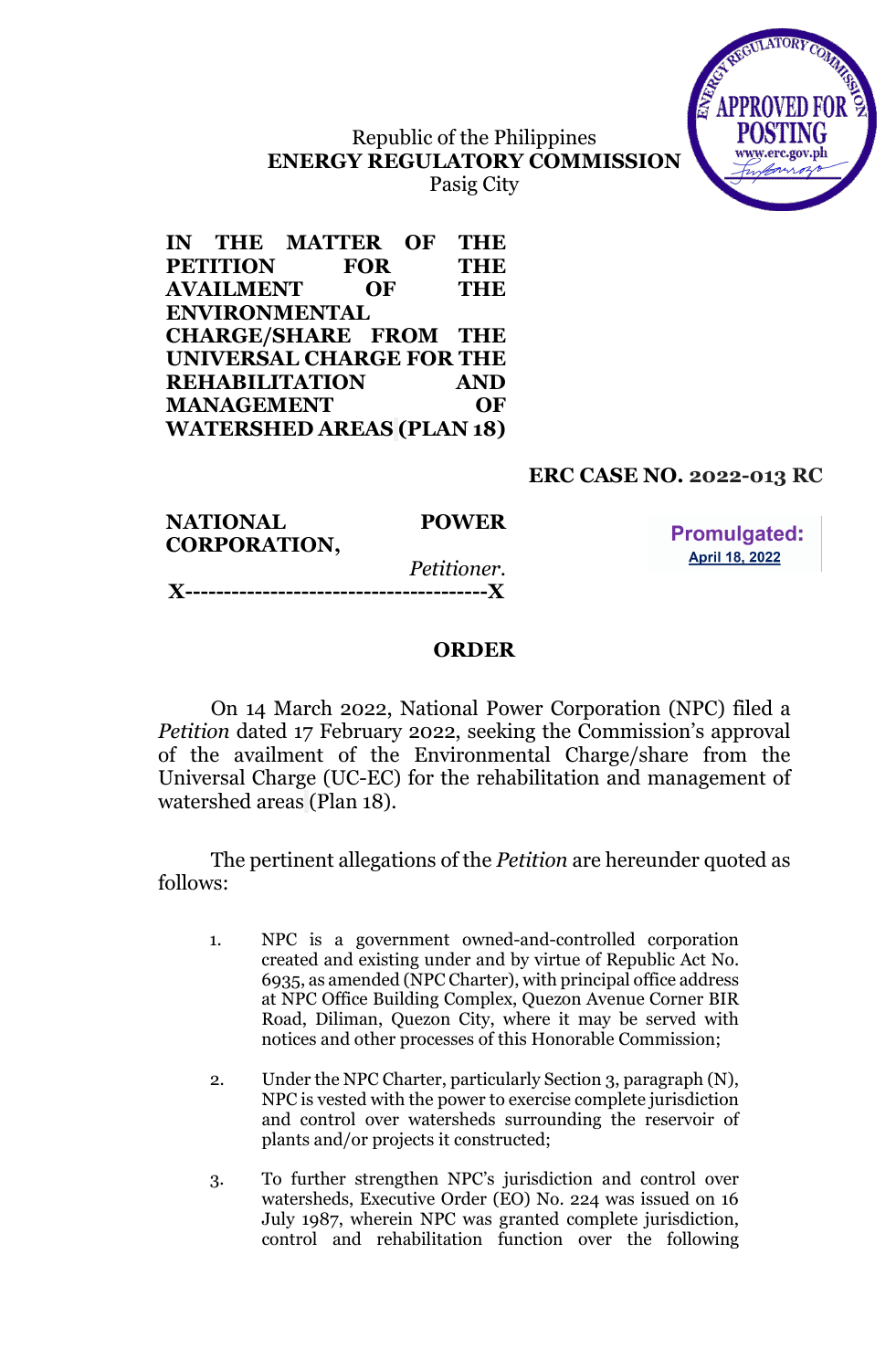watershed areas and reservations: (a) Upper Agno Watershed Reservation as covered by Proclamation No. 548; (b) Angat Watershed Reservation as covered by Proclamation Nos. 505 and 599; (c) Caliraya-Lumot Watershed Reservation as covered by Proclamation No. 573; (d) Makiling-Banahaw Geothermal Reservations as covered by Proclamation No. 1111; (e) Buhi-Barit Watershed as covered by Proclamation No. 573; (f) Tiwi Geothermal Reservation as covered by Presidential Proclamation No. 739;

- 4. Accordingly, NPC became responsible for the management, protection, development, and rehabilitation of the aforementioned watershed areas, including but not limited to the following: (a) Enforcement of forestry laws, rules and regulations governing the Integrated Management of Watershed Reservation under Ministry Order No. 83-01-13, Series of 1982; (b) Identification of areas which required immediate rehabilitation and development; (c) Preparation of plans and programs using the integrated multiple use concept of Watershed Management for the maximum utilization of Watershed resources; (d) Formulation and/or implementation of measures to prevent denudation of forest cover and siltation of existing reservoirs; (e) Public education and information drive to create awareness among the populace about the importance of forest resources and watershed areas; (f) Promotion of the development and conservation of existing vegetative cover; (g) Formulation of plans and development programs for resettlement and relocation; (h) Coordination with government agencies/instrumentalities, academic institutions, Local Government Units (LGUs), Indigenous Peoples (IPs)/Indigenous Cultural Communities (ICCs), as well as religious and civil groups in undertaking forest conservation and rehabilitation measures in watershed areas; (i) Afforestation, reforestation and implementations of physical rehabilitation measures in critically denuded watershed areas; (j) Development, maintenance and management of free farms within adequately vegetative watershed for the production of transmission line poles;
- 5. NPC's jurisdiction and control over watersheds was again recognized and reiterated in Republic Act No. 9136, otherwise known as the "Electric Power Industry Reform Act of 2001" (EPIRA), and its Implementing Rules and Regulations (IRR), particularly Section 6 (c), Rule 23 of the IRR, by mandating NPC to continue being responsible for watershed rehabilitation and management;
- 6. Under the EPIRA, NPC is entitled to the Environmental Charge (EC) equivalent to one-fourth of one centavo per kilowatt-hour sales (P 0.0025/kWh), which forms part of the Universal Charge (UC). This environmental fund is intended solely for watershed rehabilitation and management and is being managed by NPC under existing arrangements. In order to avail said EC, NPC is required to file with this Honorable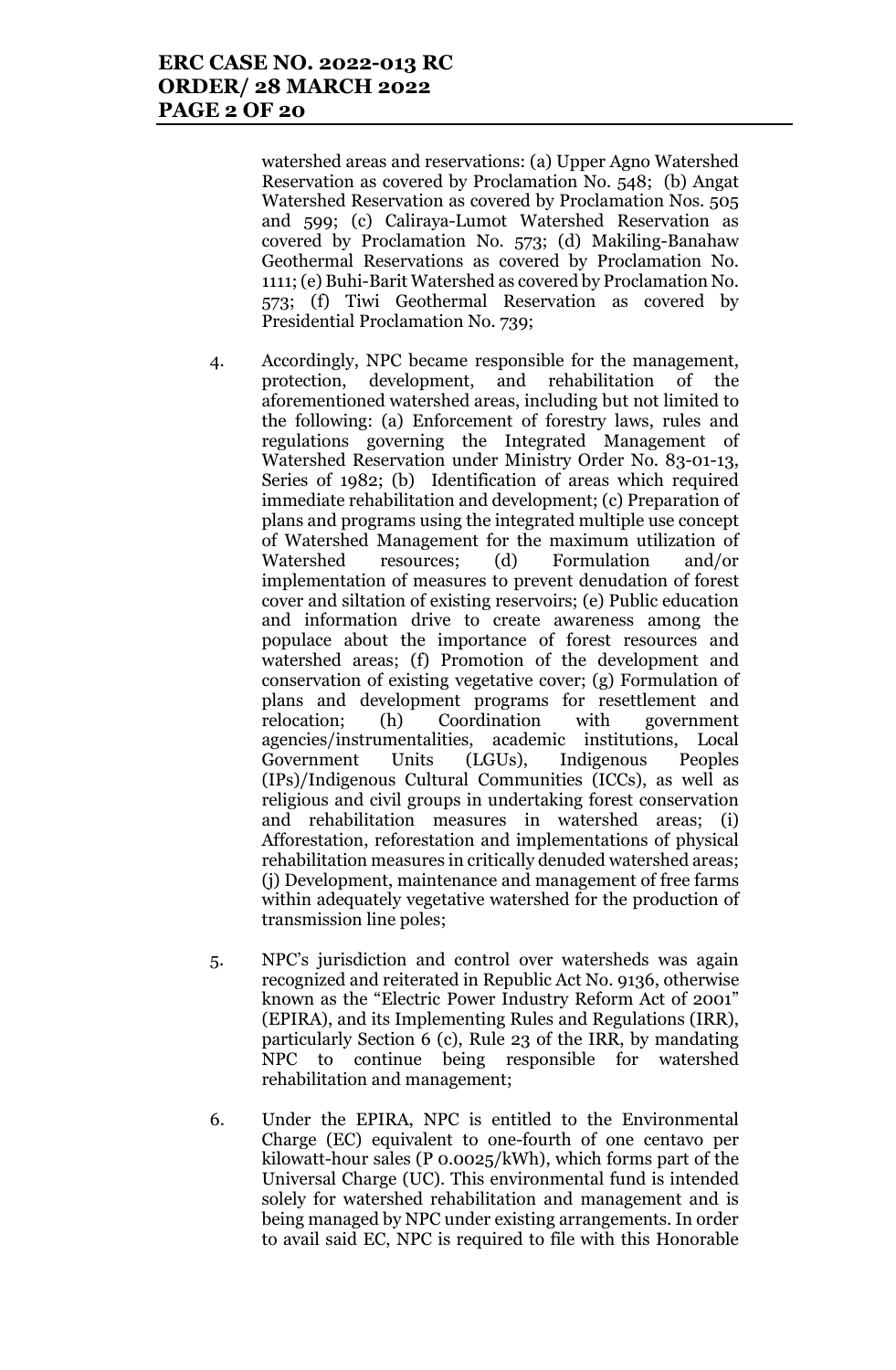Commission a petition for the availment of the UC-EC in relation to the proposed watershed rehabilitation and management projects on or before March 15 of every year;

- 7. In support of this petition, NPC hereby submits its proposed operations plan for Calendar Year 2022 (hereinafter referred to as "Plan 18") for the availment of the UC-EC for the rehabilitation and management of the watersheds. (Attached as Annex "A" is the Executive Summary of Plan 18 which forms an integral part hereof);
- 8. Plan 18 was crafted in order to strengthen and intensify NPC's undertakings to address the issue of uncontrolled deforestation, especially in watershed areas. For the past 20 years (2002-2022), NPC continues to embark on non-stop greening initiatives in various watershed areas that gained acceptance and encouraged cooperation from stakeholders. In line with the Greening Program of the National Government, NPC's Watershed Management Department (WMD) and its Watershed Area Teams (WATs) are committed to reforest idle/open and denuded areas and promote the use of indigenous species (Rainforestation) in its greening projects. Alongside with the greening programs, WMD intends to raise planting stocks to be distributed to qualified beneficiaries that are willing and able to plant trees in their respective communities;
- 9. Plan 18 is composed of programs and projects specified in Section 1, Article II of the Rules and Procedures Governing the Utilization and Disbursement of UC-EC (Rules), with the proposed modes of procurement, namely: (1) Watershed Protection and Law Enforcement; (2) Watershed Rehabilitation; (3) Watershed Resource Development; (4) Infrastructure; (5) Administrative and Project Operations and/or Supervision; (6) Equipment Acquisition; and, (7) Sustainability and Third-Party Evaluation. These programs and projects, which were recommended by the concerned WAT, were reviewed and evaluated by the Head Office-WMD. (Attached as Annexes "C" to "L", which form an integral part hereof, are the proposed plans of the WATs assigned in Angat, Buhi-Barit, Caliraya-Lumot, Lake-Lanao Agus River, Mak-Ban, Pulangi, San Roque, Tiwi, Upper Agno and the WMD-Head Office);
- 10. Plan 18 covers the six (6) watershed areas and reservations over which NPC has complete jurisdiction and control by virtue of EO 224; San Roque Watershed (Lower Agno) which is managed by NPC for San Roque Multi-Purpose Project by virtue of PD 2320; Lake Lanao-Agus River and Pulangi Watershed Area which are covered by a Memorandum of Agreement between NPC and the Department of Environment and Natural Resources (DENR);
- 11. Plan 18, which was crafted with reference to the previous proposed plans submitted to this Honorable Commission, also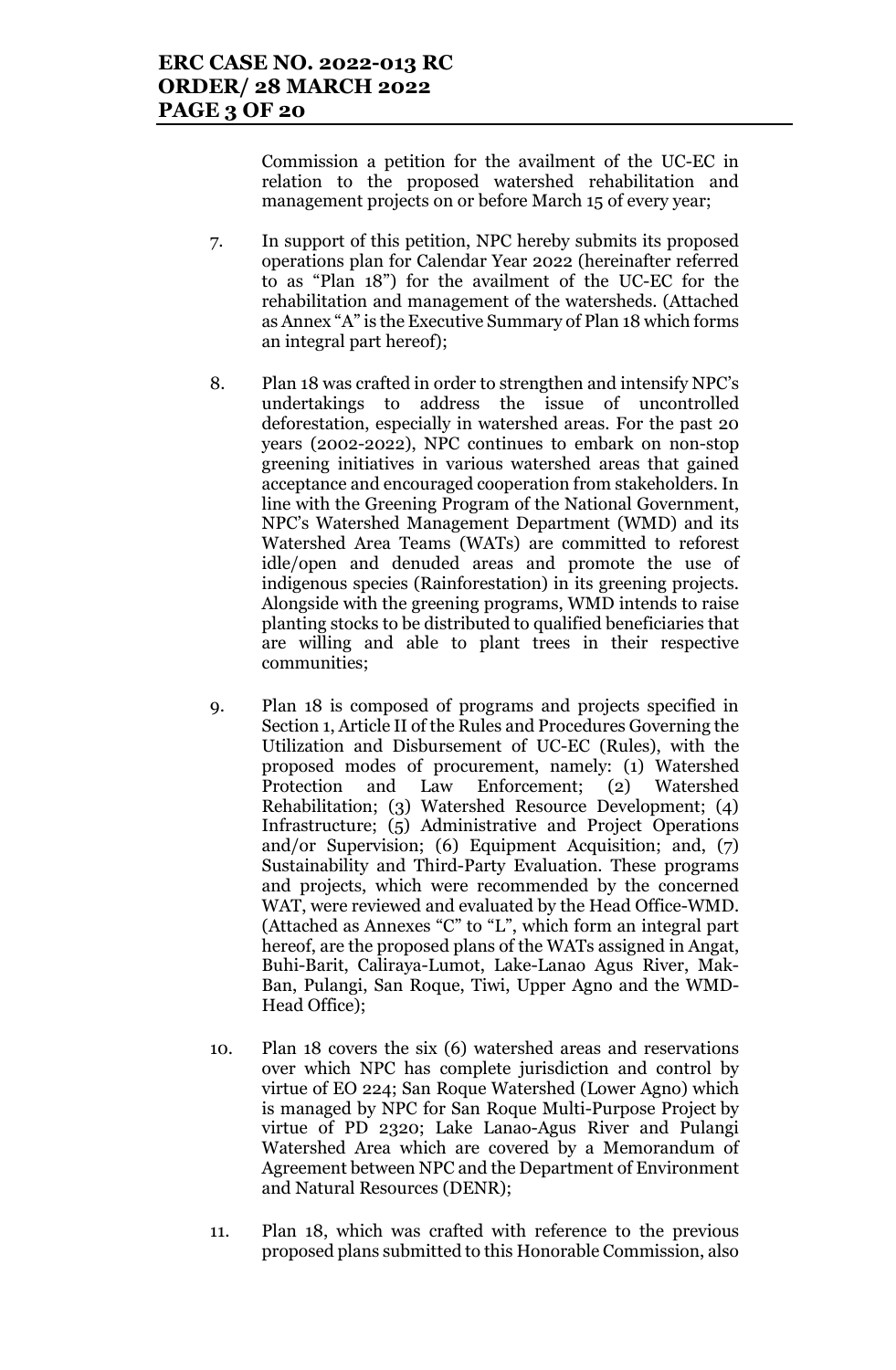forms part of, and is premised on the NP Board approved Integrated Watershed Master Plan for the nine (9) watershed areas managed by NPC:

- 12. Aside from maintaining the objectives of the previous proposed plans, Plan 18 seeks to: (a) attain the rehabilitation, through vegetative measures, of 1,156 hectares of open and denuded areas; (b) contribute to climate change mitigation through the sequestration of carbon equivalent to 3,472 tons/year (Lasco, R.D. and Pulhin, F.B., 2003); (c) reduce sedimentation and soil erosion inside NPC's reforestation areas of at least 644.80 tons/year (Saplaco, S.R., 1981); (d) increase biodiversity in terms of species richness and flora and fauna population through conservation and ecotourism programs; (e) strengthen and sustain the protection and conservation of the watershed areas through community participation; and (f) employ individuals from the local community;
- 13. Plan 18 complies with ERC Case Res. No. 18 Series of 2011, which requires it to conduct consultation with the Local Government Units (LGUs) and Local Government Agencies (LGAs) where projects will be situated. Reference was made to the environmental projects of the LGUs and LGAs to avoid duplication in funding. Concerns of stakeholders were brought to the attention of concerned WAT personnel and served as guides in packaging Plan 18. This helped ensure support from the LGUs and the local communities;
- 14. In order to attain the objectives of Plan 18, NPC needs to avail and utilize the funds from the UC-EC amounting to THREE HUNDRED THIRTY-FIVE MILLION, FIVE HUNDRED FORTY-EIGHT THOUSAND NINETEEN PESOS AND THIRTY-THREE CENTAVOS (PhP335,548,019.33), as shown in the Consolidated Financial Summary attached as Annex "B", which forms an integral part hereof. This amount was computed based on existing rules and regulations prescribed for government projects;
- 15. In compliance with Section 2 (b), Article II of the Rules, NPC furnished a copy of this petition to the Sangguniang Panlungsod and the Office of the City Mayor of Quezon City, where NPC principally operates, and published it in a newspaper of general Circulation. (Attached as Annexes "M" and "N", which form an integral part hereof, are proofs of service and publication of this petition).

WHEREFORE, premises considered, NPC prays that this petition be APPROVED by this Honorable Commission.

OTHER RELIEFS and REMEDIES, which in law or equity may be deemed just and equitable under the premises, are likewise prayed for.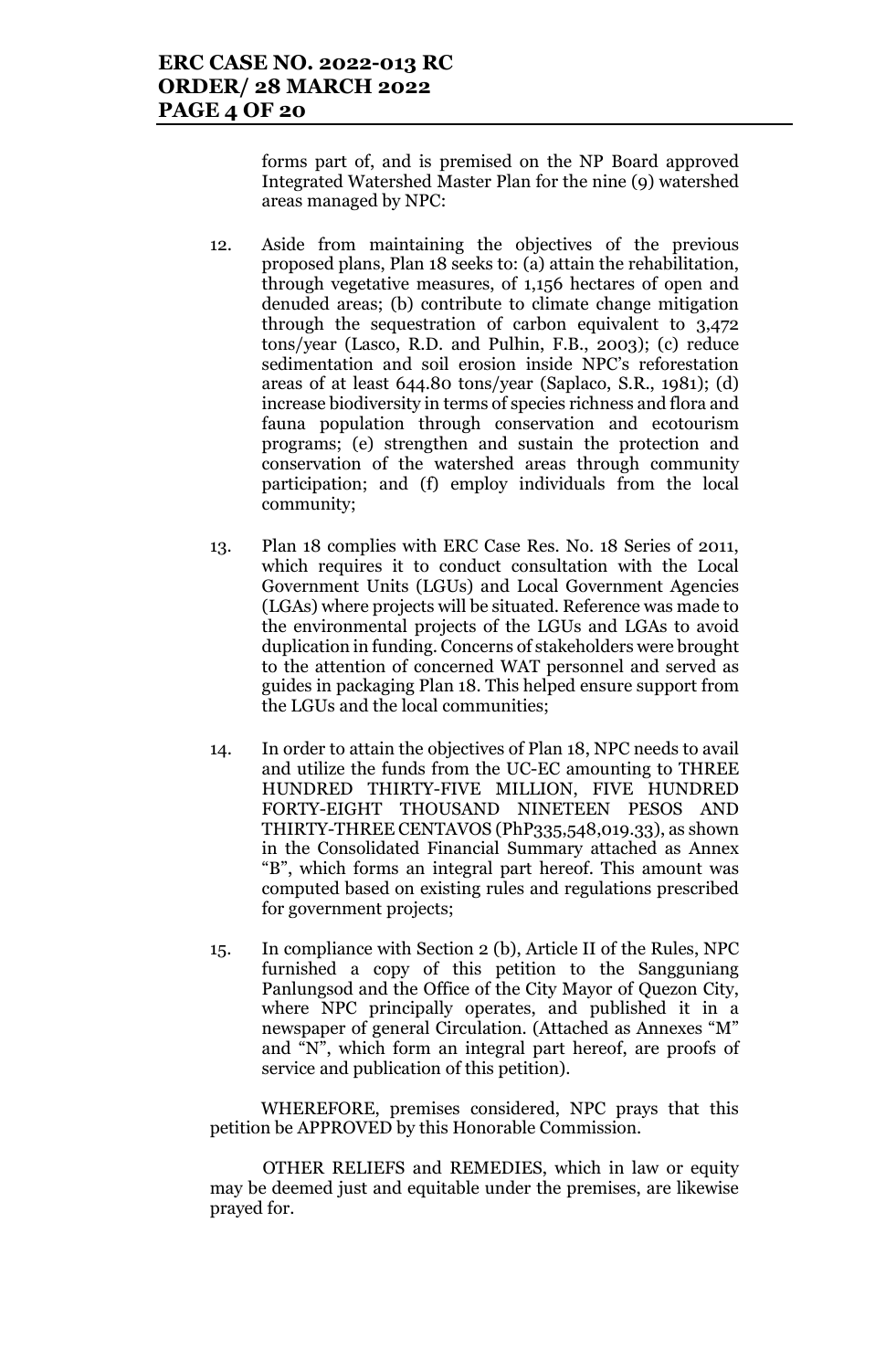Finding the said *Petition* to be sufficient in form with the required fees having been paid, the Commission hereby sets the same for determination of compliance with the jurisdictional requirements, expository presentation, Pre-trial Conference, and presentation of evidence on the following dates and online platform for the conduct thereof, pursuant to Resolution No. 09, Series 0f 20201 dated 24 September 2020 and Resolution No. 01, Series of 2021 dated 17 December 2020 (ERC Revised Rules of Practice and Procedure):2

| Date                                                                        | <b>Platform</b>                  | <b>Activity</b>                                                                                                                                                       |
|-----------------------------------------------------------------------------|----------------------------------|-----------------------------------------------------------------------------------------------------------------------------------------------------------------------|
| 17 May 2022<br>(Tuesday) at two o'clock<br>in the afternoon (2:00)<br>P.M.  | <b>Microsoft</b><br><b>Teams</b> | Determination of<br>compliance with the<br>jurisdictional<br>requirements and<br>expository presentation<br>for Luzon, Visayas and<br>Mindanao<br><b>Stakeholders</b> |
| 24 May 2022<br>(Tuesday) at two o'clock<br>in the afternoon (2:00)<br>P.M.  | <b>Microsoft</b><br><b>Teams</b> | <b>Pre-trial Conference</b><br>and presentation of<br>evidence                                                                                                        |
| 31 May 2022<br>(Tuesday) at two o'clock<br>in the afternoon (2:00<br>P.M.   | <b>Microsoft</b><br><b>Teams</b> | Presentation of<br>evidence                                                                                                                                           |
| 07 June 2022<br>(Tuesday) at two o'clock<br>in the afternoon (2:00)<br>P.M. | <b>Microsoft</b><br><b>Teams</b> | Presentation of<br>evidence                                                                                                                                           |

## **RELATIVE THERETO**, NPC is hereby directed to:

l

1) Cause the publication of the attached *Notice of Virtual Hearing* in two (2) newspapers of nationwide circulation in the Philippines at its own expense, twice (2x) within two (2) successive weeks, the dates of publication not being less than seven (7) days apart, and the date of the last publication to be made not later than ten (10) days before the date of the scheduled initial hearing;

<sup>1</sup> A Resolution Adopting the Guidelines Governing Electronic Applications, Filings and Virtual Hearings Before the Energy Regulatory Commission.

<sup>2</sup> A Resolution Adopting the Revised Rules of Practice and Procedure of the Energy Regulatory Commission.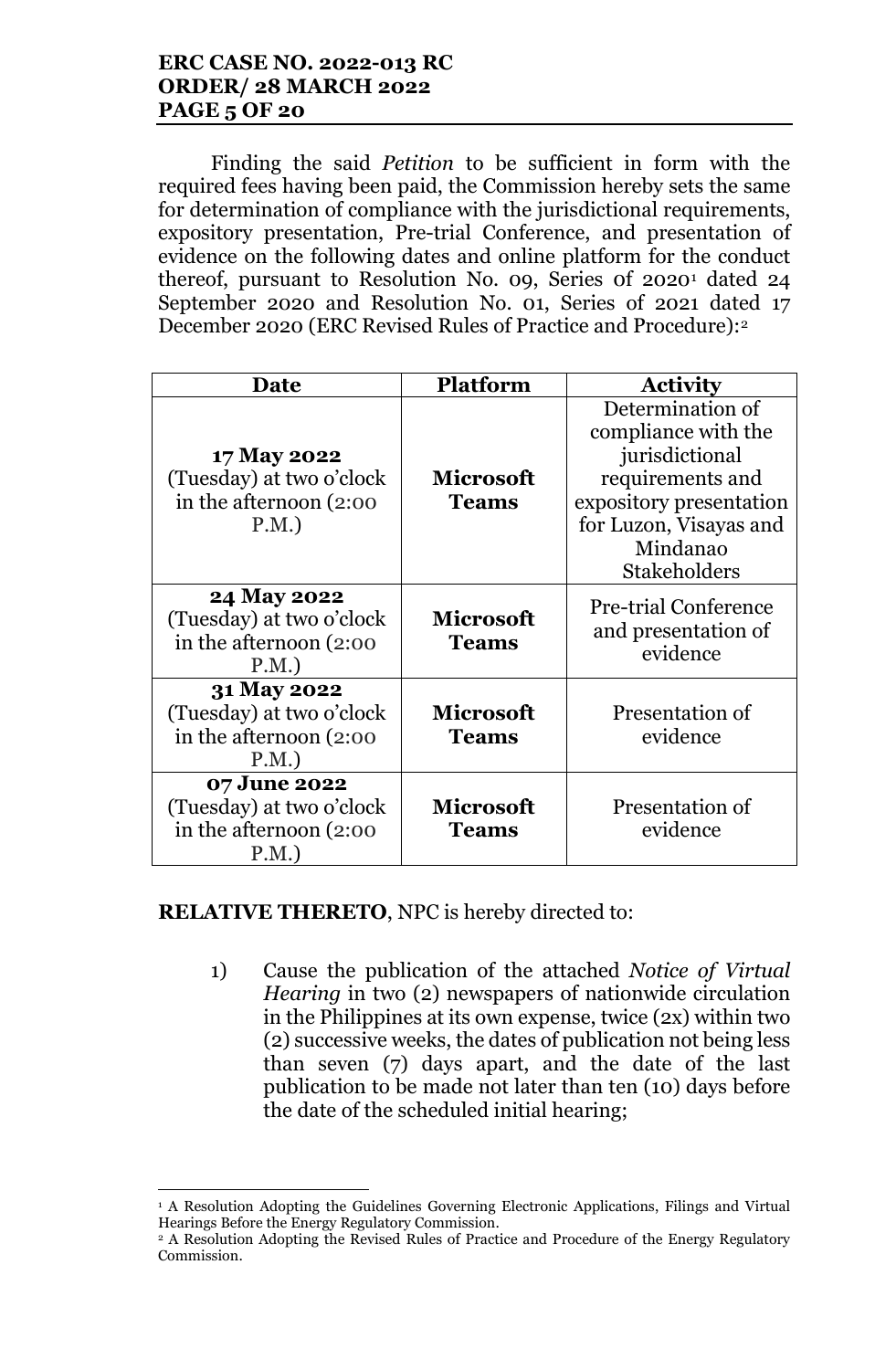- 2) Furnish with copies of this *Order* and the attached *Notice of Virtual Hearing* the Offices of the Provincial Governor, the City and Municipal Mayors, and the Local Government Unit (LGU) legislative bodies within the affected watershed areas, and the City Mayor and LGU legislative body of Quezon City for the appropriate posting thereof on their respective bulletin boards;
- 3) Inform the consumers within the affected area, by any other means available and appropriate, of the filing of the *Petition* its reasons therefor, and of the scheduled hearing thereon;
- 4) Furnish with copies of this *Order* and the attached *Notice of Virtual Hearing* the Office of the Solicitor General (OSG), the Commission on Audit (COA), and the Committees on Energy of both Houses of Congress. They are hereby requested, if they so desire, to send their duly authorized representatives and attend the scheduled hearings scheduled hearing; and
- 5) Furnish with copies of the *Petition* and its attachments all those making requests therefor, subject to the resolution of the prayer for confidential treatment of information, if any, and reimbursement of reasonable photocopying costs.3

Within five (5) calendar days prior to the date of the initial virtual hearing, NPC must submit to the Commission via electronic mail (email) at  $doeket@erc.ph$ , copy furnish the Legal Service through legal@erc.ph, the scanned copies of its written compliance with the aforementioned jurisdictional requirements attaching therewith, methodically arranged and duly marked, the following:

- 1) The evidence of publication of the attached *Notice of Virtual Hearing* consisting of affidavit of the Editors or Business Managers of the newspapers where the said *Notice of Virtual Hearing* was published, and the complete issues of the said newspapers;
- 2) The evidence of actual posting of this *Order* and the attached *Notice of Virtual Hearing* consisting of certifications issued to that effect, signed by the aforementioned Governors, Mayors and LGU legislative

l <sup>3</sup> For the e-mail address of the petitioner, please see page 10.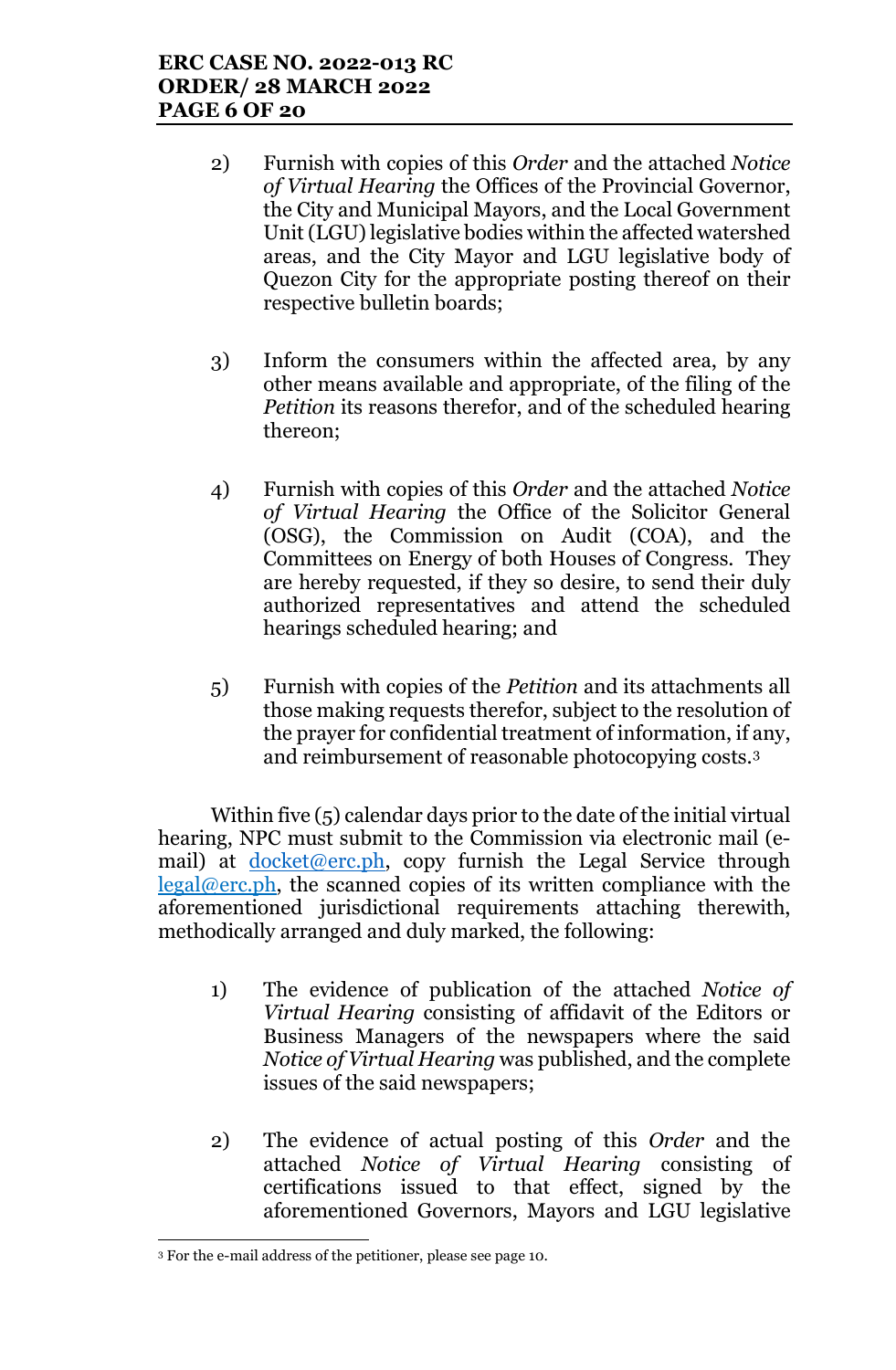bodies or their duly authorized representatives, bearing the seals of their offices;

- 3) The evidence of other means employed by NPC to inform the consumers within the affected area of the filing of the *Petition*, its reasons therefor, and of the scheduled hearings thereon;
- 4) The evidence of receipt of copies of this *Order* and the attached *Notice of Virtual Hearing* by the OSG, the COA, and the Committees on Energy of both Houses of Congress;
- 5) The evidence of receipt of copies of the *Petition* and its attachments by all those making requests therefor, if any; and
- 6) Such other proof of compliance with the requirements of the Commission.

Moreover, NPC is hereby required to post on its bulletin boards, the scanned copies of the foregoing jurisdictional requirements, together with the newspaper publications and certifications issued by the concerned Office of the Provincial Governors, City and Municipal Mayors and Local Legislative Bodies, and to submit proof of its posting thereof.

NPC and all interested parties are also required to submit via email at docket@erc.ph, copy furnish the Legal Service through legal@erc.ph, at least five  $(5)$  calendar days before the date of the scheduled virtual hearing and Pre-trial Conference, their respective Pre-Trial Briefs containing, among others:

- 1) A summary of admitted facts and proposed stipulation of facts;
- 2) The issues to be tried or resolved;
- 3) The documents or exhibits to be presented, stating the purposes and proposed markings therefor, which should also be attached to the Pre-trial Brief; and
- 4) The number and names of the witnesses, with their written testimonies in a Judicial Affidavit form attached to the Pretrial Brief.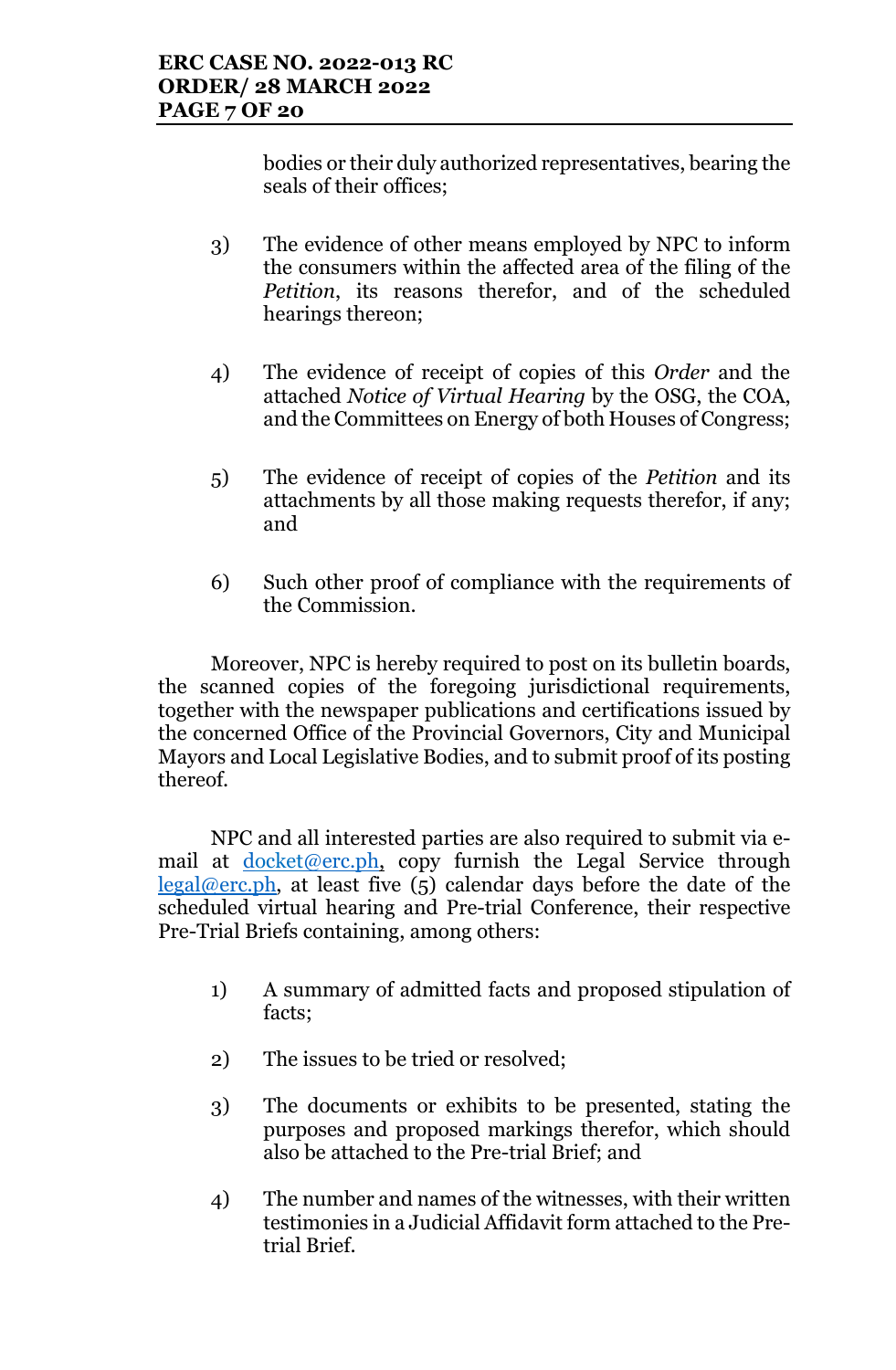NPC must ensure that all the documents or exhibits proposed to be presented have already been duly submitted to the Commission at least five (5) calendar days before the date of the scheduled initial virtual hearing and Pre-trial Conference pursuant to the preceding paragraph.

Failure of NPC to comply with the above requirements within the prescribed period shall be a ground for cancellation of the scheduled hearing, and the resetting of which shall be six (6) months from the said date of cancellation.

NPC must also be prepared to make an expository presentation of the instant *Petition*, aided by whatever communication medium that it may deem appropriate for the purpose, in order to put in plain words and explain, for the benefit of the consumers and other concerned parties, the nature of the *Petition* with relevant information and pertinent details substantiating the reasons and justifications being cited in support thereof.

NPC is hereby directed to file a copy of its Expository Presentation via e-mail at  $d$ ocket@erc.ph, copy furnish the Legal Service through  $\frac{\text{legal@erc.ph}}{\text{legal@erc.ph}}$ , at least five (5) calendar days prior to the scheduled virtual hearing. NPC shall also be required, upon the request of any stakeholder, to provide an advance copy of its expository presentation, at least five (5) calendar days prior to the scheduled virtual hearing.

Any interested stakeholder may submit its comments and/or clarifications at least one (1) calendar day prior to the scheduled virtual hearing, via e-mail at  $d$ ocket@erc.ph, copy furnish the Legal Service through  $\text{legal@erc.ph.}$  The Commission shall give priority to the stakeholders who have duly submitted their respective comments and/or clarifications, to discuss the same and propound questions during the course of the expository presentation.

NPC is hereby directed to submit, either through personal service, registered or ordinary mail/private courier, one (1) set of the original or certified true hard/printed copy/ies of its Jurisdictional Compliance, Expository Presentation, Pre-trial Brief, and Judicial Affidavit/s of witness/es, within five (5) working days from the date that the same were electronically submitted, as reflected in the acknowledgment receipt e-mail sent by the Commission. Similarly, all interested parties who filed their Petition for Intervention or Opposition are required to submit the hard/printed copy thereof within the same period through any of the available modes of service.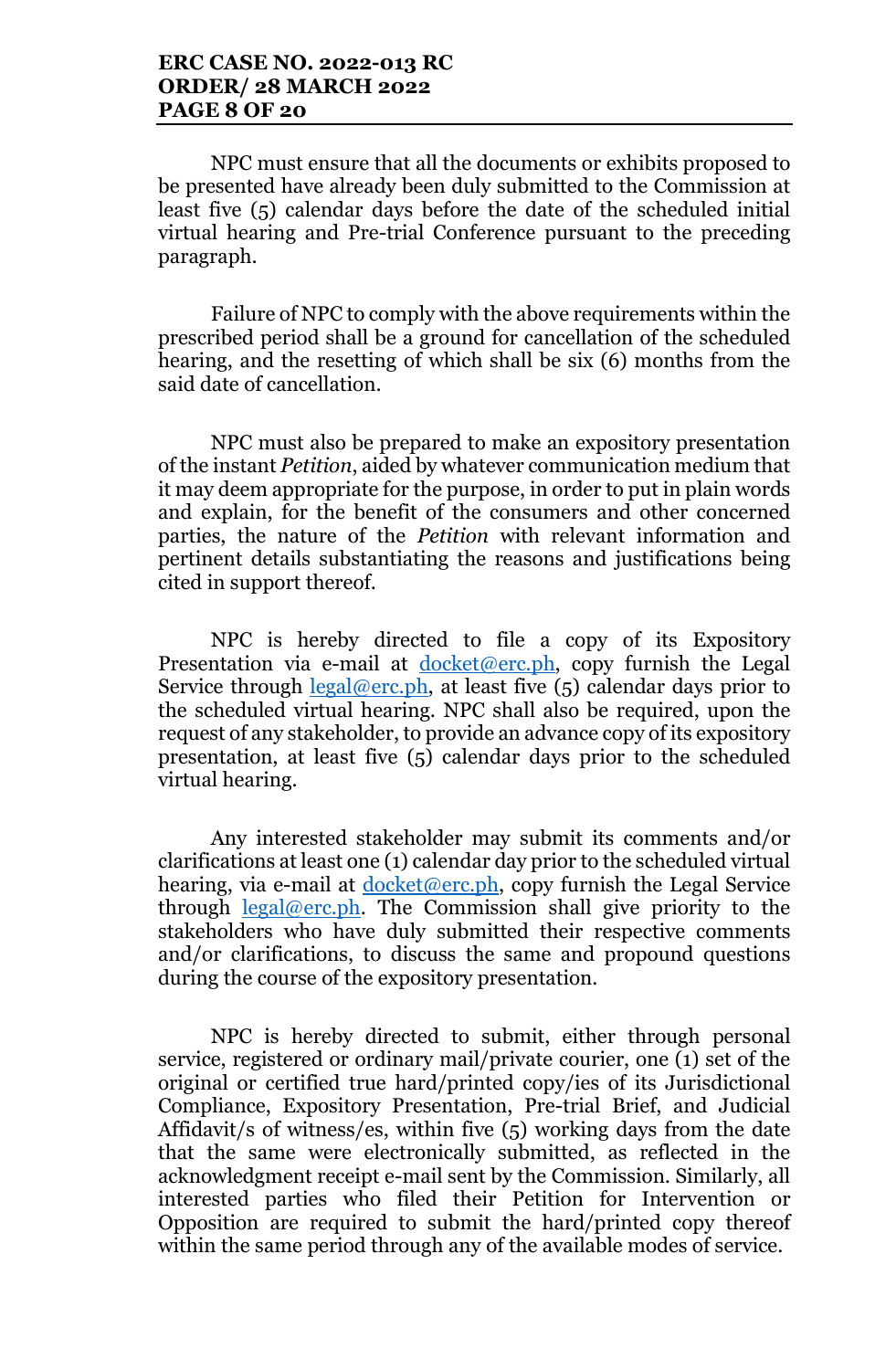### **ERC CASE NO. 2022-013 RC ORDER/ 28 MARCH 2022 PAGE 9 OF 20**

Finally, NPC, including its authorized representative/s and witness/es, are hereby directed to provide the Commission, thru legal.virtualhearings@erc.ph, with their respective e-mail addresses upon receipt of this *Order*. The Commission will send the access link/s to the aforementioned hearing platform within five (5) working days prior to the scheduled hearing.

## **SO ORDERED.**

Pasig City, 28 March 2022.

FOR AND BY AUTHORITY OF THE COMMISSION: **AGNES VST DEVANADERA** *Chairperson and CEO*

 $Kop$   $\downarrow$   $\sim$   $KJ$   $\downarrow$   $\sim$   $KJ$   $\downarrow$   $\sim$   $KJ$   $\downarrow$   $\sim$   $KJ$   $\downarrow$   $\sim$   $KJ$   $\downarrow$   $\sim$   $KJ$   $\downarrow$   $\sim$   $KJ$ 

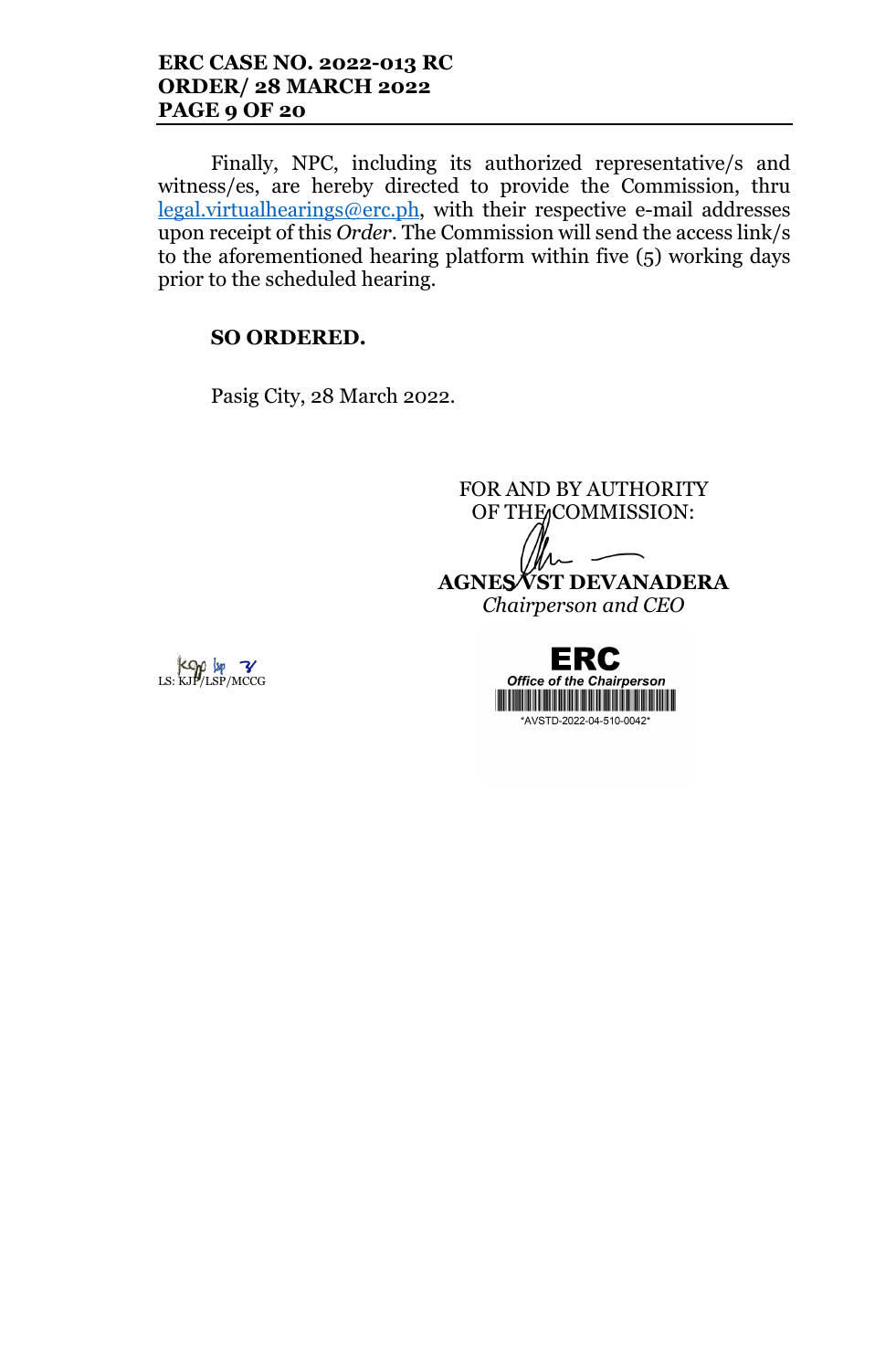## **ERC CASE NO. 2022-013 RC ORDER/ 28 MARCH 2022 PAGE 10 OF 20**

Copy Furnished:

| 1.  | Atty. Ma. Christina L. Laig, and Atty. Diwa Rafael B. Bontuyan<br><b>Counsels for National Power Corporation</b><br>Office of the General Counsel National Power Corporation<br>BIR Road cor. Quezon Avenue, Diliman, Quezon City<br>Email address: drbbontuyedan@napocor.gov.ph; mcllaig@napocor.gov.ph |
|-----|----------------------------------------------------------------------------------------------------------------------------------------------------------------------------------------------------------------------------------------------------------------------------------------------------------|
| 2.  | National Power Corporation (NPC)<br>Petitioner<br>BIR Road cor. Quezon Avenue, Diliman, Quezon City                                                                                                                                                                                                      |
| 3.  | Office of the Solicitor General<br>134 Amorsolo Street, Legaspi Village Makati City                                                                                                                                                                                                                      |
| 4.  | Commission on Audit<br>Commonwealth Avenue Quezon City                                                                                                                                                                                                                                                   |
| 5.  | Senate Committee on Energy<br>GSIS Building, Roxas Boulevard Pasay City                                                                                                                                                                                                                                  |
| 6.  | House Committee on Energy Batasan Hills<br>Quezon City                                                                                                                                                                                                                                                   |
| 7.  | All Distribution Utilities                                                                                                                                                                                                                                                                               |
| 8.  | Office of the Governor<br>Province of Bulacan                                                                                                                                                                                                                                                            |
| 9.  | Office of the LGU legislative body<br>Province of Bulacan                                                                                                                                                                                                                                                |
| 10. | Office of the Mayor<br>San Jose Del Monte, Bulacan                                                                                                                                                                                                                                                       |
| 11. | Office of the LGU legislative body<br>San Jose Del Monte, Bulacan                                                                                                                                                                                                                                        |
| 12. | Office of the Mayor<br>Norzagaray, Bulacan                                                                                                                                                                                                                                                               |
| 13. | Office of the LGU legislative body<br>Norzagaray, Bulacan                                                                                                                                                                                                                                                |
| 14. | Office of the Mayor<br>Dona Remedios Trinidad, Bulacan                                                                                                                                                                                                                                                   |
| 15. | Office of the LGU legislative body<br>Dona Remedios Trinidad, Bulacan                                                                                                                                                                                                                                    |
| 16. | Office of the Governor<br>Province of Ifugao                                                                                                                                                                                                                                                             |
| 17. | Office of the LGU legislative body<br>Province of Ifugao                                                                                                                                                                                                                                                 |
| 18. | Office of the Governor<br>Province of Isabela                                                                                                                                                                                                                                                            |
| 19. | Office of the LGU legislative body<br>Province of Isabela                                                                                                                                                                                                                                                |
| 20. | Office of the Mayor<br>Aguinaldo, Isabela                                                                                                                                                                                                                                                                |
| 21. | Office of the LGU legislative body                                                                                                                                                                                                                                                                       |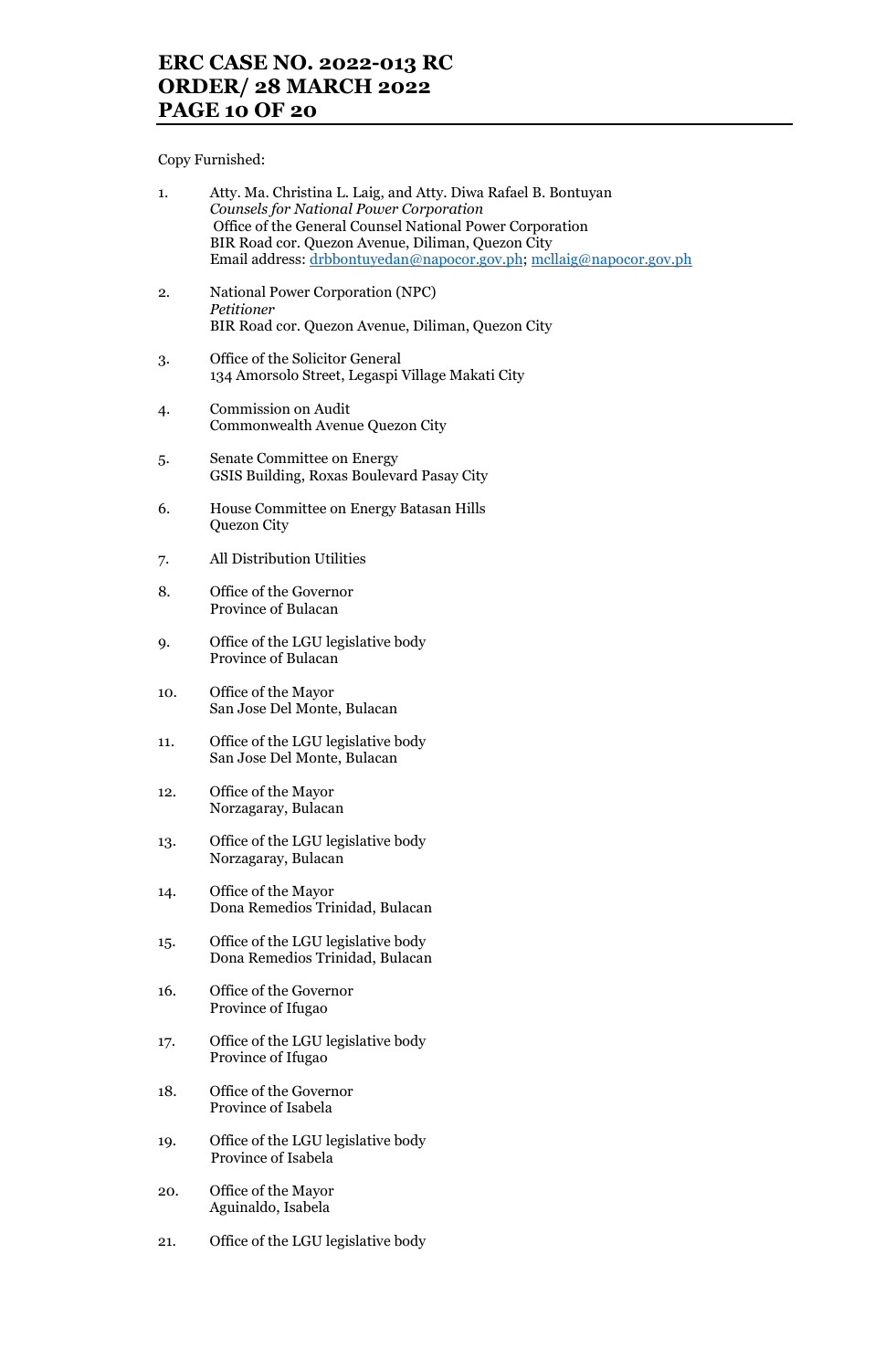## **ERC CASE NO. 2022-013 RC ORDER/ 28 MARCH 2022 PAGE 11 OF 20**

Aguinaldo, Isabela

- 22. Office of the Mayor Alfonso Lista, Isabela
- 23. Office of the LGU legislative body Alfonso Lista, Isabela
- 24. Office of the Mayor Ramon, Isabela
- 25. Office of the LGU legislative body Ramon, Isabela
- 26. Office of the Governor Province of Nueva Ecija
- 27. Office of the LGU legislative body Province of Nueva Ecija
- 28. Office of the Mayor Pantabangan, Nueva Ecija
- 29. Office of the LGU legislative body Pantabangan, Nueva Ecija
- 30. Office of the Mayor Carranglan, Nueva Ecija
- 31. Office of the LGU legislative body Carranglan, Nueva Ecija
- 32. Office of the Governor Province of Pangasinan
- 33. Office of the LGU legislative body Province of Pangasinan
- 34. Office of the Mayor San Nicolas, Pangasinan
- 35. Office of the LGU legislative body San Nicolas, Pangasinan
- 36. Office of the Mayor San Manuel, Pangasinan
- 37. Office of the LGU legislative body San Manuel, Pangasinan
- 38. Office of the Governor Province of Benguet
- 39. Office of the LGU legislative body Province of Benguet
- 40. Office of the Mayor Atok, Benguet
- 41. Office of the LGU legislative body Atok, Benguet
- 42. Office of the Governor Province of Benguet
- 43. Office of the LGU legislative body Province of Benguet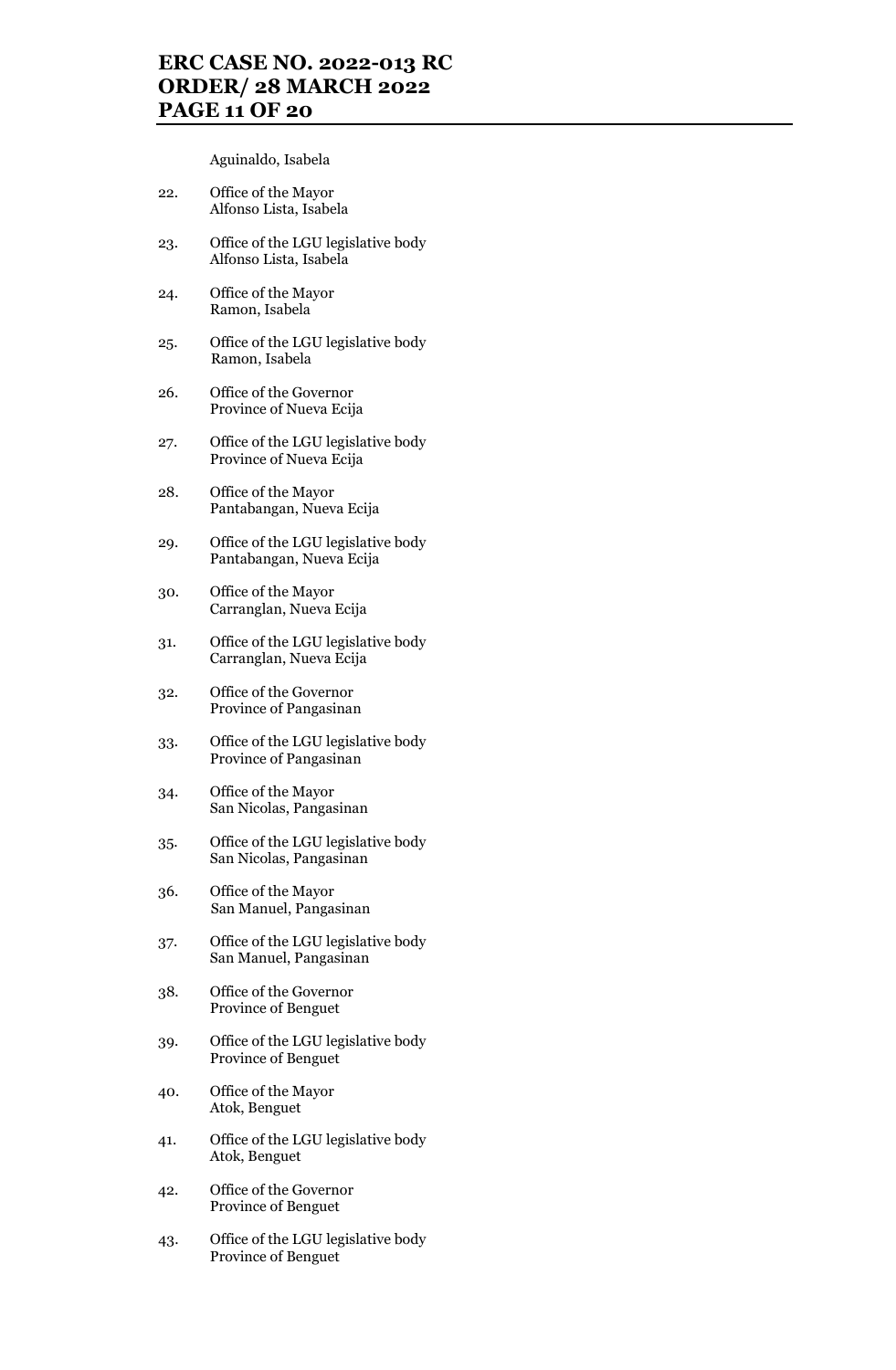## **ERC CASE NO. 2022-013 RC ORDER/ 28 MARCH 2022 PAGE 12 OF 20**

- 44. Office of the Mayor Bakun, Benguet
- 45. Office of the LGU legislative body Bakun, Benguet
- 46. Office of the Mayor Bokod, Benguet
- 47. Office of the LGU legislative body Bokod, Benguet
- 48. Office of the Mayor Buguias, Benguet
- 49. Office of the LGU legislative body Buguias, Benguet
- 50. Office of the Mayor Itogon, Benguet
- 51. Office of the LGU legislative body Itogon, Benguet
- 52. Office of the Mayor Kabayan, Benguet
- 53. Office of the LGU legislative body Kabayan, Benguet
- 54. Office of the Mayor Kibungan, Benguet
- 55. Office of the LGU legislative body Kibungan, Benguet
- 56. Office of the Mayor La Trinidad, Benguet
- 57. Office of the LGU legislative body La Trinidad, Benguet
- 58. Office of the Mayor Tublay, Benguet
- 59. Office of the LGU legislative body Tublay, Benguet
- 60. Office of the Mayor Hungduan, Ifugao
- 61. Office of the LGU legislative body Hungduan, Ifugao
- 62. Office of the Mayor Tinoc, Ifugao
- 63. Office of the LGU legislative body Tinoc, Ifugao
- 64. Office of the Mayor Bauko, Mt. Province
- 65. Office of the LGU legislative body Bauko, Mt. Province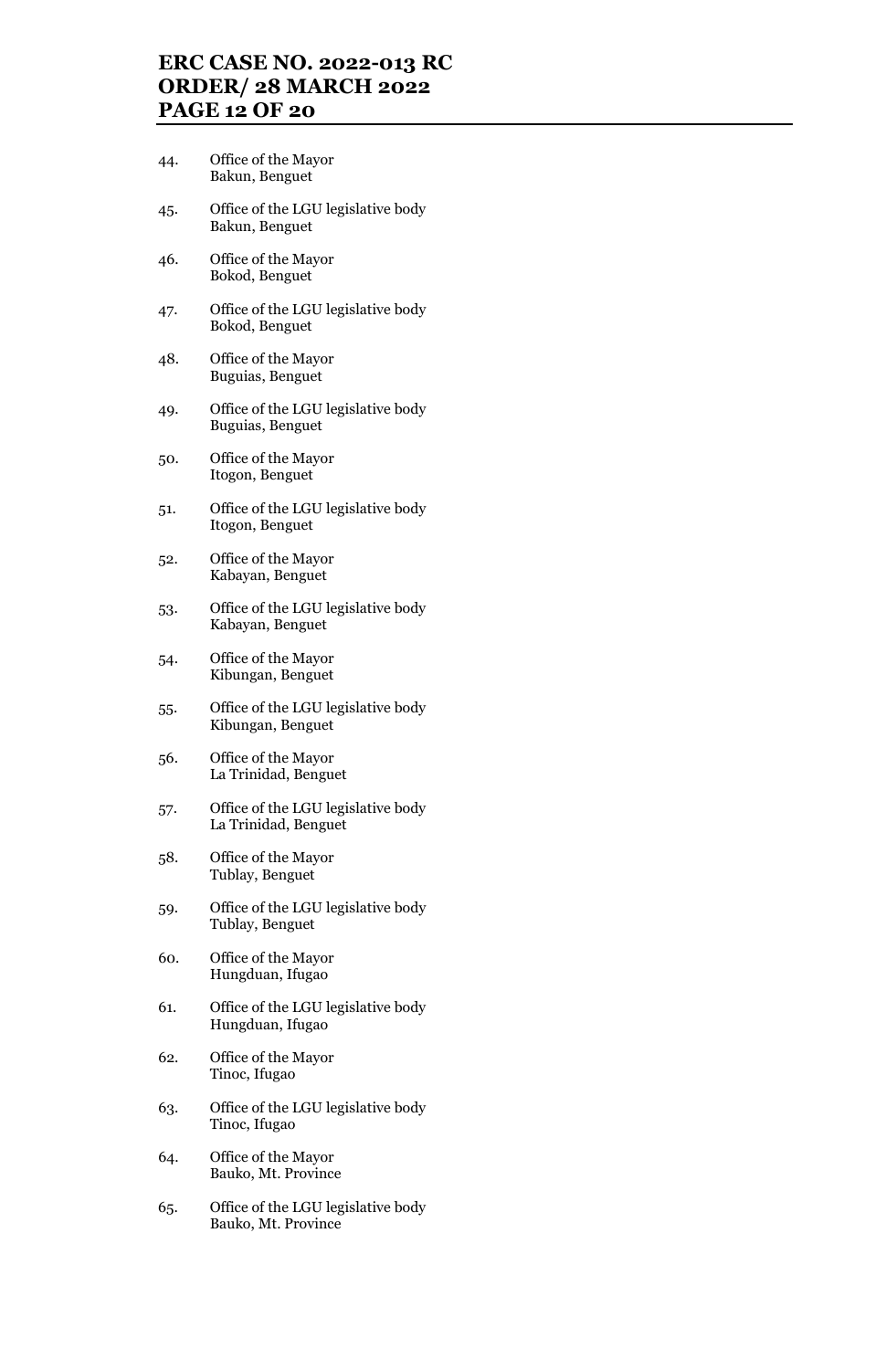## **ERC CASE NO. 2022-013 RC ORDER/ 28 MARCH 2022 PAGE 13 OF 20**

- 66. Office of the Governor Province of Camarines Sur
- 67. Office of the LGU legislative body Province of Camarines Sur
- 68. Office of the Mayor Buhi, Camarines Sur
- 69. Office of the LGU legislative body Buhi, Camarines Sur
- 70. Office of the Governor Province of Laguna
- 71. Office of the LGU legislative body Province of Laguna
- 72. Office of the Mayor Cavinti, Laguna
- 73. Office of the LGU legislative body Cavinti, Laguna
- 74. Office of the Mayor Lumban, Laguna
- 75. Office of the LGU legislative body Lumban, Laguna
- 76. Office of the Mayor Kalayaan, Laguna
- 77. Office of the LGU legislative body Kalayaan, Laguna
- 78. Office of the Mayor Alaminos, Laguna
- 79. Office of the LGU legislative body Alaminos, Laguna
- 80. Office of the Mayor Bay, Laguna
- 81. Office of the LGU legislative body Bay, Laguna
- 82. Office of the Mayor Calauan, Laguna
- 83. Office of the LGU legislative body Calauan, Laguna
- 84. Office of the Mayor Liliw, Laguna
- 85. Office of the LGU legislative body Liliw, Laguna
- 86. Office of the Mayor Los Banos, Laguna
- 87. Office of the LGU legislative body Los Banos, Laguna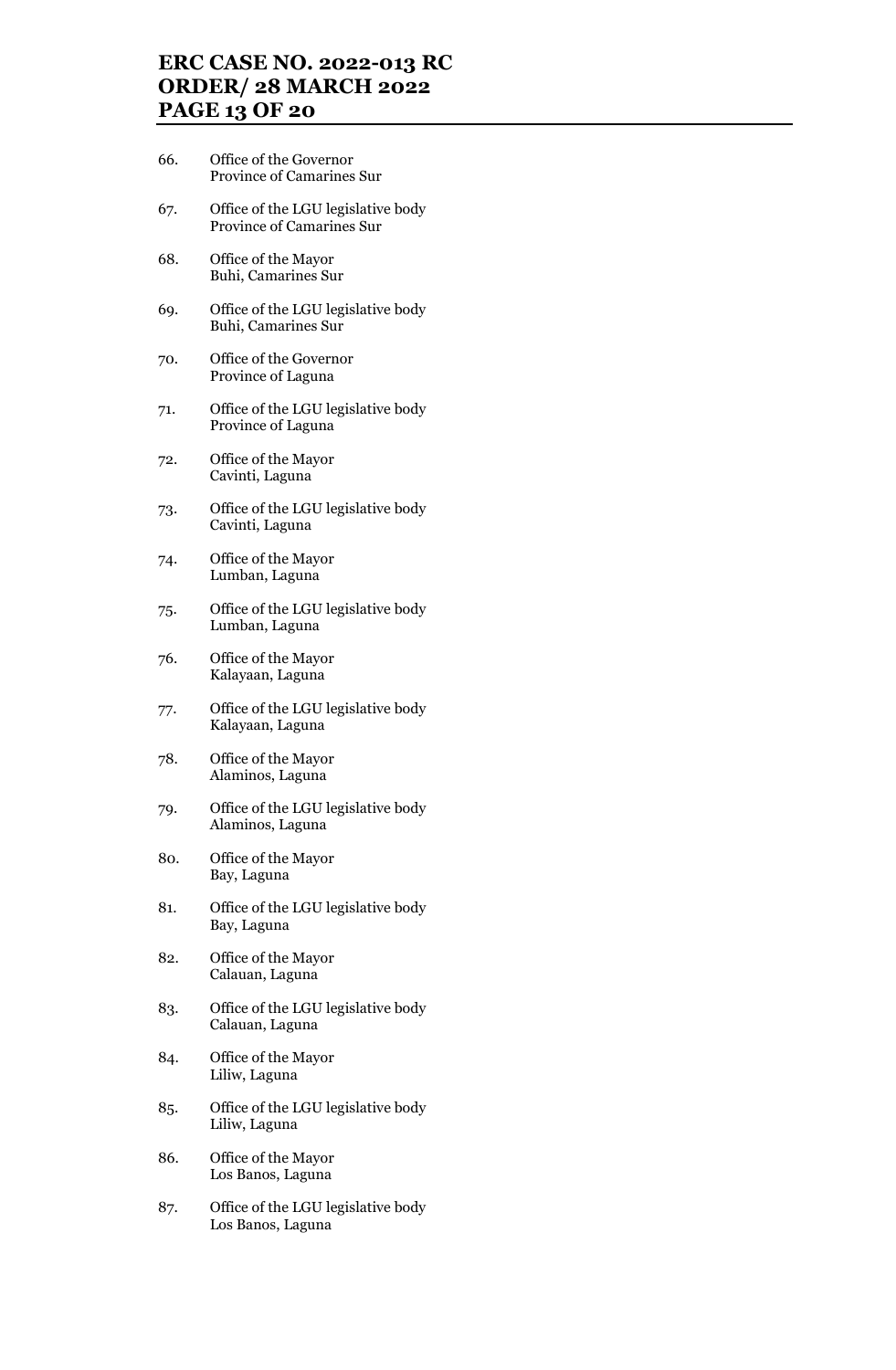## **ERC CASE NO. 2022-013 RC ORDER/ 28 MARCH 2022 PAGE 14 OF 20**

- 88. Office of the Mayor Luisiana, Laguna
- 89. Office of the LGU legislative body Luisiana, Laguna
- 90. Office of the Mayor Magdalena, Laguna
- 91. Office of the LGU legislative body Magdalena, Laguna
- 92. Office of the Mayor Majayjay, Laguna
- 93. Office of the LGU legislative body Majayjay, Laguna
- 94. Office of the Mayor Nagcarlan, Laguna
- 95. Office of the LGU legislative body Nagcarlan, Laguna
- 96. Office of the Mayor Pagsanjan, Laguna
- 97. Office of the LGU legislative body Pagsanjan, Laguna
- 98. Office of the Mayor Pila, Laguna
- 99. Office of the LGU legislative body Pila, Laguna
- 100. Office of the Mayor Rizal, Laguna
- 101. Office of the LGU legislative body Rizal, Laguna
- 102. Office of the Mayor Sta. Cruz, Laguna
- 103. Office of the LGU legislative body Sta. Cruz, Laguna
- 104. Office of the Mayor Victoria, Laguna
- 105. Office of the LGU legislative body Victoria, Laguna
- 106. Office of the Mayor San Pablo City, Laguna
- 107. Office of the LGU legislative body San Pablo City, Laguna
- 108. Office of the Mayor Calamba City, Laguna
- 109. Office of the LGU legislative body Calamba City, Laguna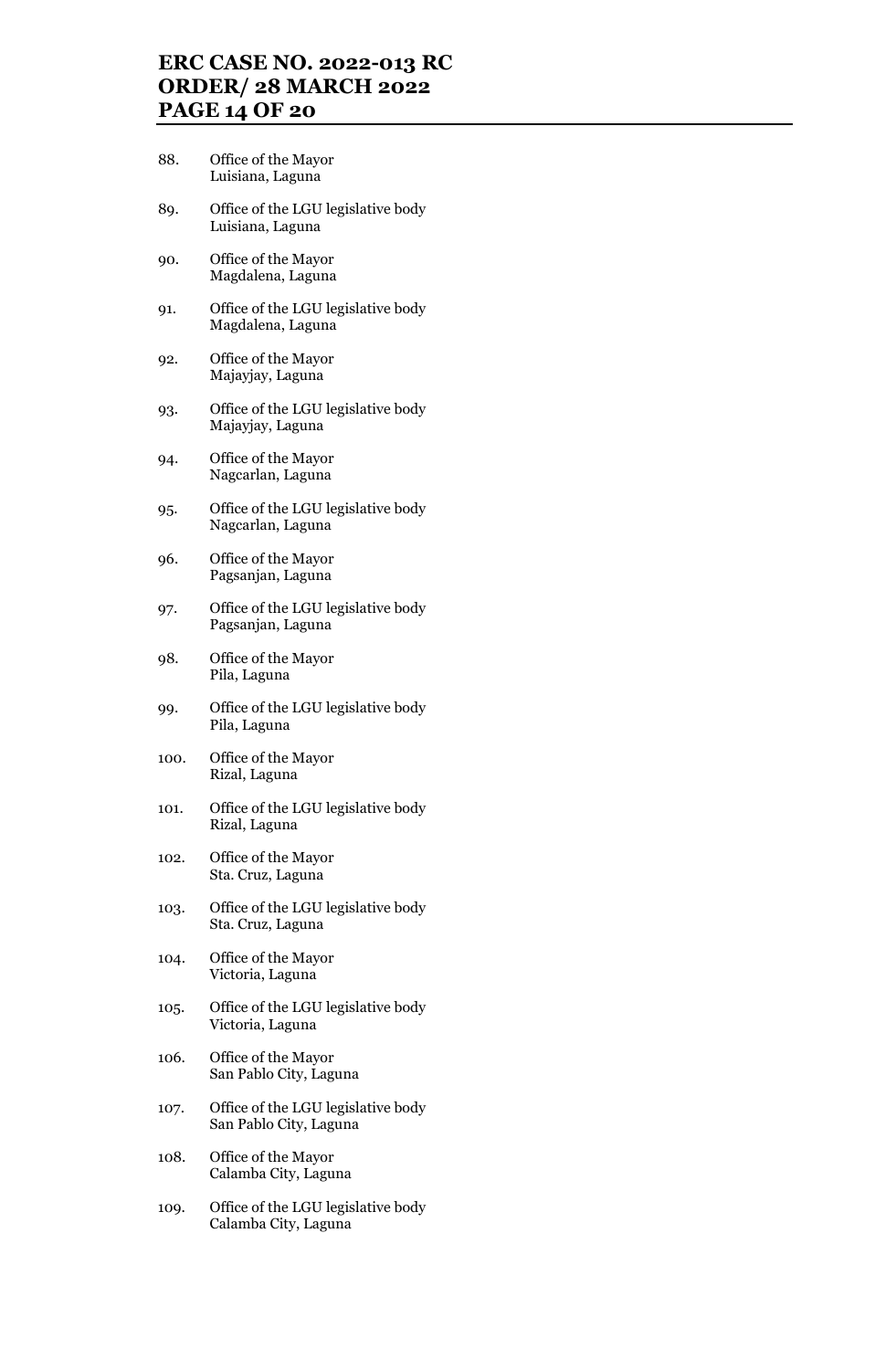## **ERC CASE NO. 2022-013 RC ORDER/ 28 MARCH 2022 PAGE 15 OF 20**

- 110. Office of the Governor Province of Batangas
- 111. Office of the LGU legislative body Province of Batangas
- 112. Office of the Mayor Balete, Batangas
- 113. Office of the LGU legislative body Balete, Batangas
- 114. Office of the Mayor Cuenca, Batangas
- 115. Office of the LGU legislative body Cuenca, Batangas
- 116. Office of the Mayor Malvar, Batangas
- 117. Office of the LGU legislative body Malvar, Batangas
- 118. Office of the Mayor Mataas na Kahoy, Batangas
- 119. Office of the LGU legislative body Mataas na Kahoy, Batangas
- 120. Office of the Mayor San Jose, Batangas
- 121. Office of the LGU legislative body San Jose, Batangas
- 122. Office of the Mayor Sto. Tomas, Batangas
- 123. Office of the LGU legislative body Sto. Tomas, Batangas
- 124. Office of the Mayor Lipa City, Batangas
- 125. Office of the LGU legislative body Lipa City, Batangas
- 126. Office of the Mayor Tanauan City, Batangas
- 127. Office of the LGU legislative body Tanauan City, Batangas
- 128. Office of the Governor Province of Quezon
- 129. Office of the LGU legislative body Province of Quezon
- 130. Office of the Mayor Candelaria, Quezon
- 131. Office of the LGU legislative body Candelaria, Quezon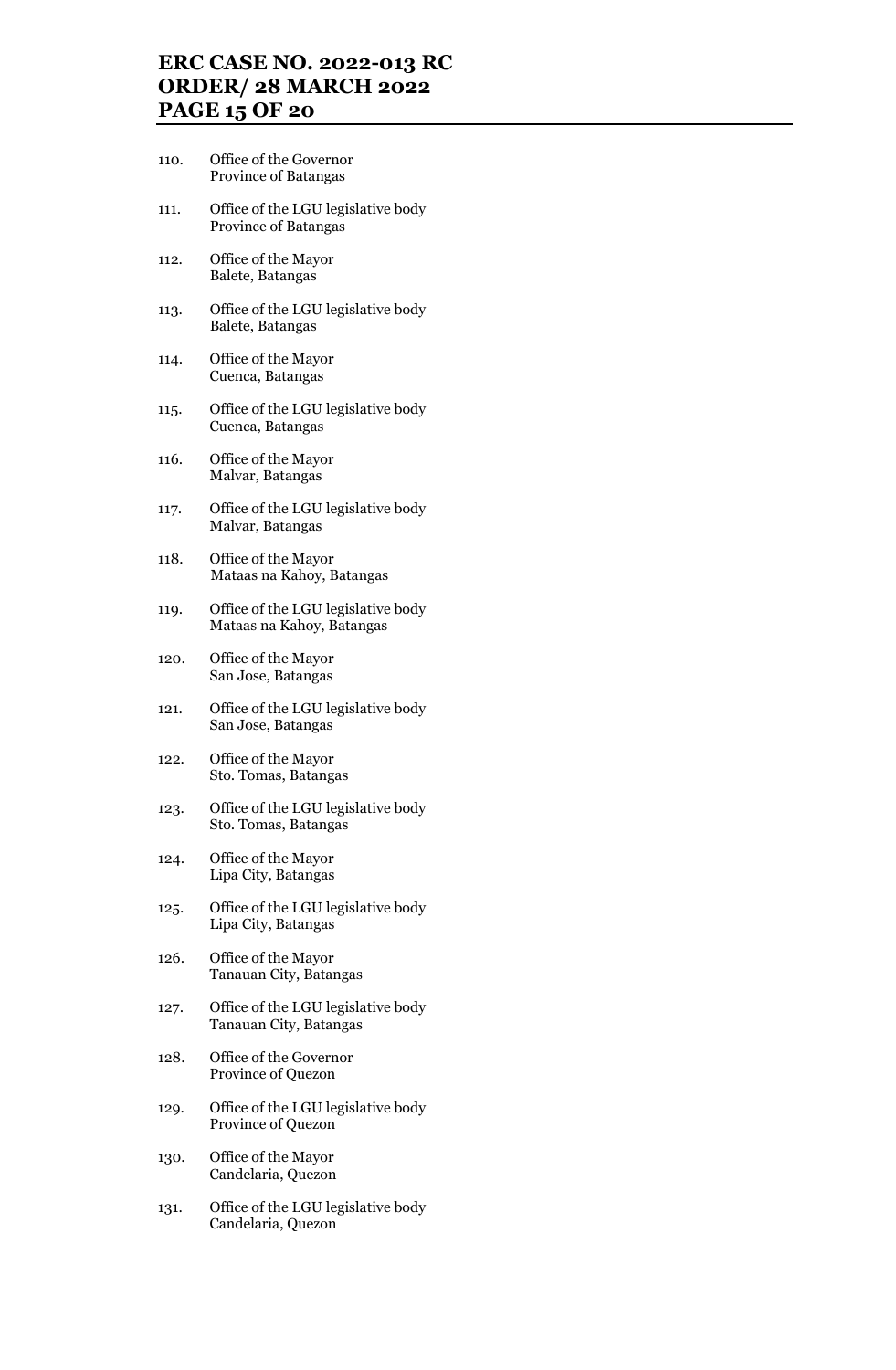### **ERC CASE NO. 2022-013 RC ORDER/ 28 MARCH 2022 PAGE 16 OF 20**

- 132. Office of the Mayor Dolores, Quezon
- 133. Office of the LGU legislative body Dolores, Quezon
- 134. Office of the Mayor San Antonio, Quezon
- 135. Office of the LGU legislative body San Antonio, Quezon
- 136. Office of the Mayor Sariaya, Quezon
- 137. Office of the LGU legislative body Sariaya, Quezon
- 138. Office of the Mayor Tiaong, Quezon
- 139. Office of the LGU legislative body Tiaong, Quezon
- 140. Office of the Governor Province of Albay
- 141. Office of the LGU legislative body Province of Albay
- 142. Office of the Mayor Tiwi, Albay
- 143. Office of the LGU legislative body Tiwi, Albay
- 144. Office of the Mayor Malinao, Albay
- 145. Office of the LGU legislative body Malinao, Albay
- 146. Office of the Governor Province of Lanao del Sur
- 147. Office of the LGU legislative body Province of Lanao del Sur
- 148. Office of the Mayor Marawi City, Lanao del Sur
- 149. Office of the LGU legislative body Marawi City, Lanao del Sur
- 150. Office of the Mayor Ditsaan-Ramain, Lanao del Sur
- 151. Office of the LGU legislative body Ditsaan-Ramain, Lanao del Sur
- 152. Office of the Mayor Bubong, Lanao del Sur
- 153. Office of the LGU legislative body Bubong, Lanao del Sur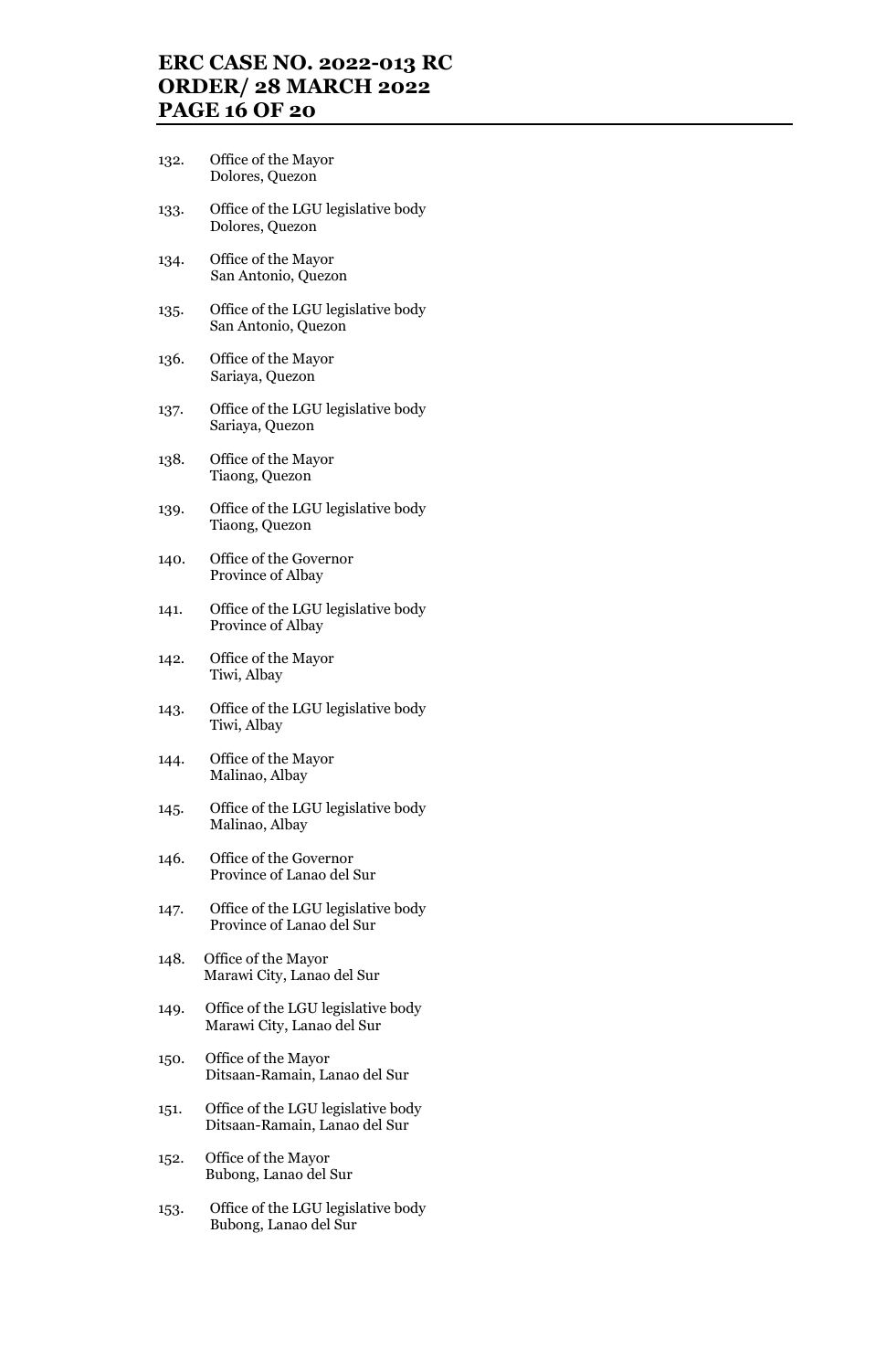## **ERC CASE NO. 2022-013 RC ORDER/ 28 MARCH 2022 PAGE 17 OF 20**

- 154. Office of the Mayor Buadiposo Buntong, Lanao del Sur
- 155. Office of the LGU legislative body Buadiposo Buntong, Lanao del Sur
- 156. Office of the Mayor Maguing, Lanao del Sur
- 157. Office of the LGU legislative body Maguing, Lanao del Sur
- 158. Office of the Mayor Mulondo, Lanao del Sur
- 159. Office of the LGU legislative body Mulondo, Lanao del Sur
- 160. Office of the Mayor Taraka, Lanao del Sur
- 161. Office of the LGU legislative body Taraka, Lanao del Sur
- 162. Office of the Mayor Tamparan, Lanao del Sur
- 163. Office of the LGU legislative body Tamparan, Lanao del Sur
- 164. Office of the Mayor Bayabao, Lanao del Sur
- 165. Office of the LGU legislative body Bayabao, Lanao del Sur
- 166. Office of the Mayor Poonabayabao, Lanao del Sur
- 167. Office of the LGU legislative body Poonabayabao, Lanao del Sur
- 168. Office of the Mayor Lumbayanague, Lanao del Sur
- 169. Office of the LGU legislative body Lumbayanague, Lanao del Sur
- 170. Office of the Mayor Lumbatan, Lanao del Sur
- 171. Office of the LGU legislative body Lumbatan, Lanao del Sur
- 172. Office of the Mayor Saguiran, Lanao del Sur
- 173. Office of the LGU legislative body Saguiran, Lanao del Sur
- 174. Office of the Mayor Piagapo, Lanao del Sur
- 175. Office of the LGU legislative body Piagapo, Lanao del Sur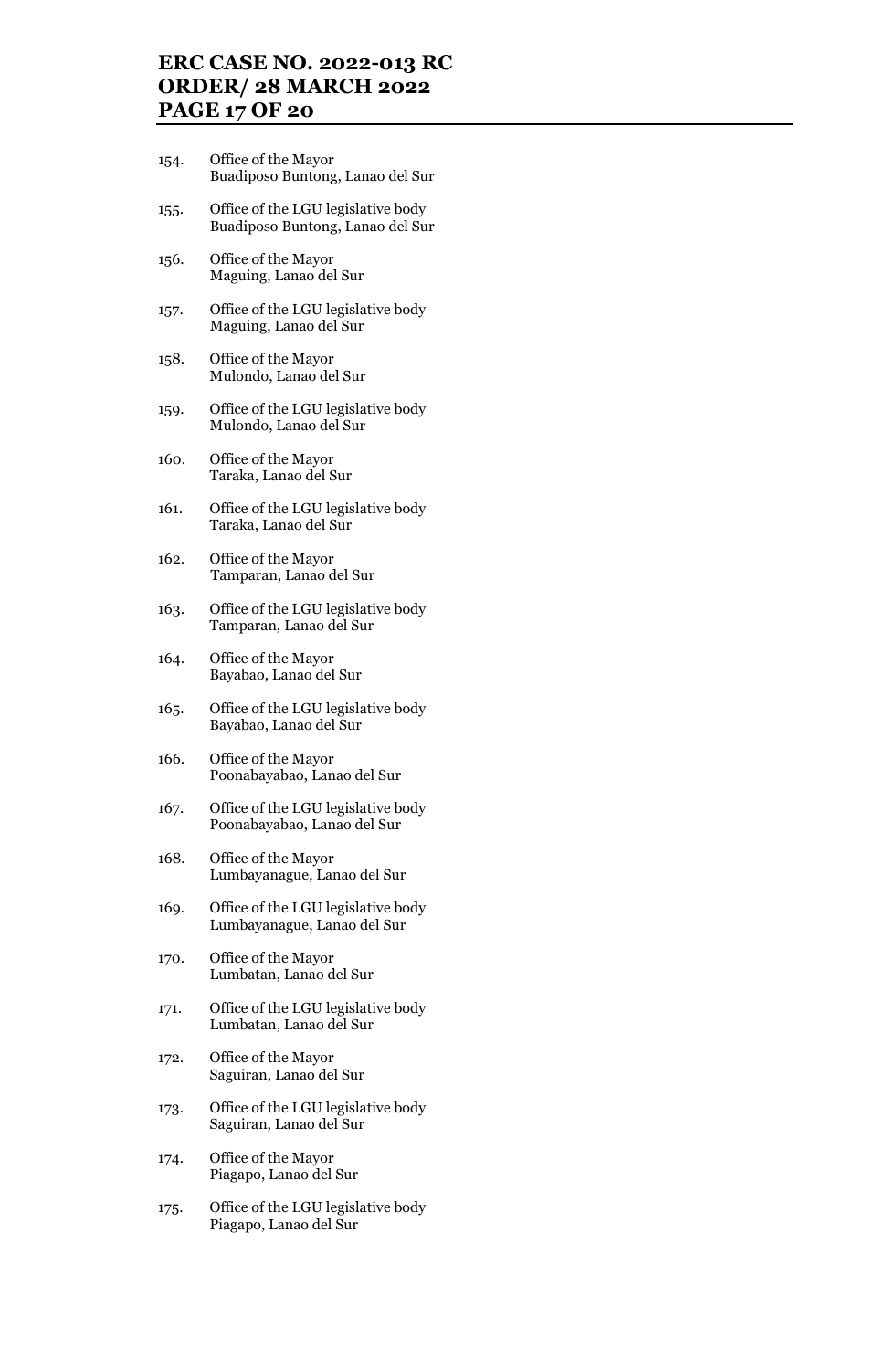## **ERC CASE NO. 2022-013 RC ORDER/ 28 MARCH 2022 PAGE 18 OF 20**

- 176. Office of the Mayor Marantao, Lanao del Sur
- 177. Office of the LGU legislative body Marantao, Lanao del Sur
- 178. Office of the Mayor Balindong, Lanao del Sur
- 179. Office of the LGU legislative body Balindong, Lanao del Sur
- 180. Office of the Mayor Tugaya, Lanao del Sur
- 181. Office of the LGU legislative body Tugaya, Lanao del Sur
- 182. Office of the Mayor Bacolod Kalawi, Lanao del Sur
- 183. Office of the LGU legislative body Bacolod Kalawi, Lanao del Sur
- 184. Office of the Mayor Madalum, Lanao del Sur
- 185. Office of the LGU legislative body Madalum, Lanao del Sur
- 186. Office of the Mayor Madamba, Lanao del Sur
- 187. Office of the LGU legislative body Madamba, Lanao del Sur
- 188. Office of the Mayor Ganassi, Lanao del Sur
- 189. Office of the LGU legislative body Ganassi, Lanao del Sur
- 190. Office of the Mayor Pagayawan, Lanao del Sur
- 191. Office of the LGU legislative body Pagayawan, Lanao del Sur
- 192. Office of the Mayor Pualas, Lanao del Sur
- 193. Office of the LGU legislative body Pualas, Lanao del Sur
- 194. Office of the Mayor Binidayan, Lanao del Sur
- 195. Office of the LGU legislative body Binidayan, Lanao del Sur
- 196. Office of the Mayor Bayang, Lanao del Sur
- 197. Office of the LGU legislative body Bayang, Lanao del Sur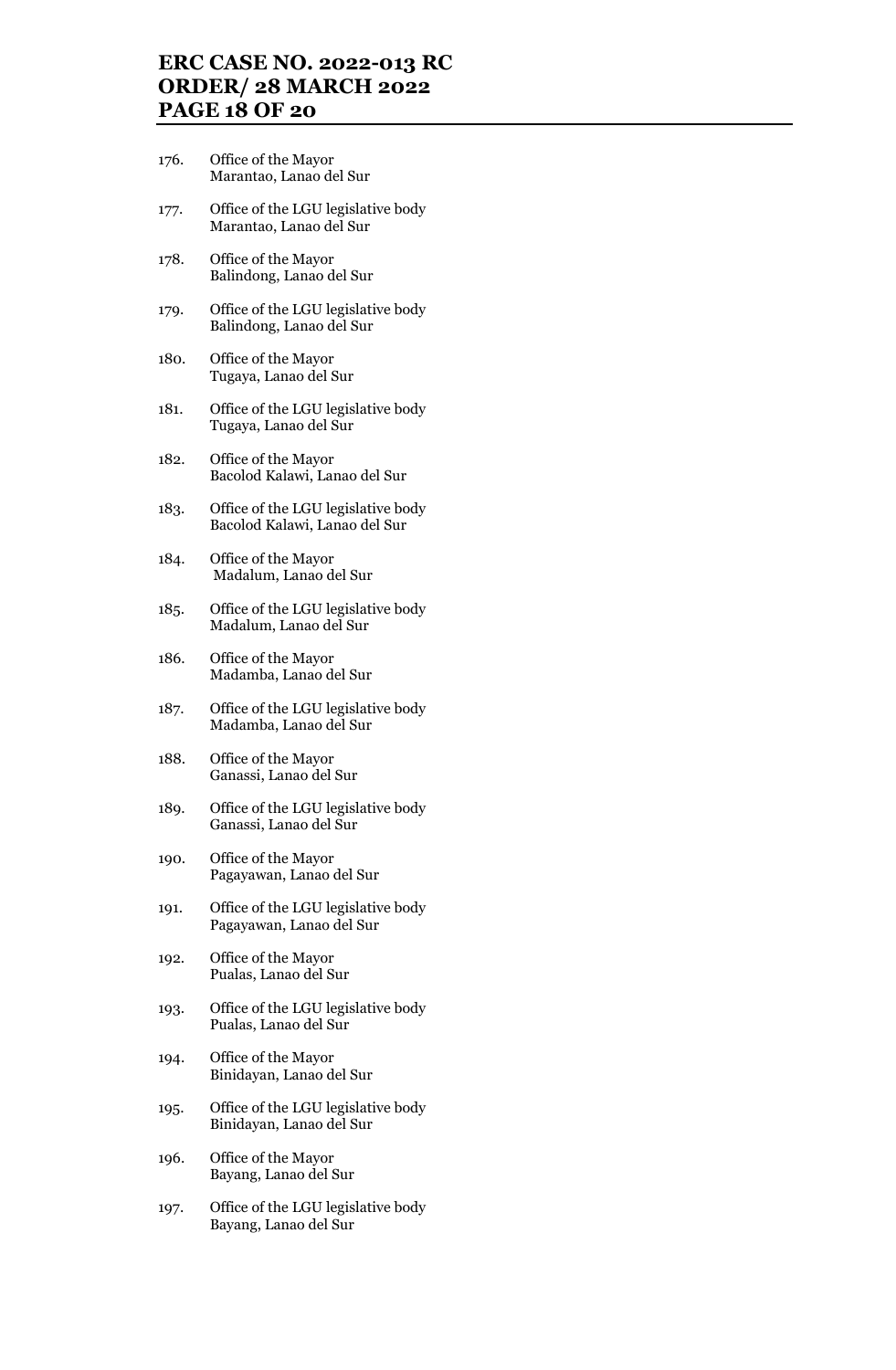## **ERC CASE NO. 2022-013 RC ORDER/ 28 MARCH 2022 PAGE 19 OF 20**

- 198. Office of the Mayor Butig, Lanao del Sur
- 199. Office of the LGU legislative body Butig, Lanao del Sur
- 200. Office of the Governor Province of Lanao del Norte
- 201. Office of the LGU legislative body Province of Lanao del Norte
- 202. Office of the Mayor Pantar, Lanao del Norte
- 203. Office of the LGU legislative body Pantar, Lanao del Norte
- 204. Office of the Mayor Balo-i, Lanao del Norte
- 205. Office of the LGU legislative body Balo-i, Lanao del Norte
- 206. Office of the Mayor Pantao Ragat, Lanao del Norte
- 207. Office of the LGU legislative body Pantao Ragat, Lanao del Norte
- 208. Office of the Mayor Matungao, Lanao del Norte
- 209. Office of the LGU legislative body Matungao, Lanao del Norte
- 210. Office of the Mayor Iligan City, Lanao Del Norte
- 211. Office of the LGU legislative body Iligan City, Lanao Del Norte
- 212. Office of the Governor Province of Bukidnon
- 213. Office of the LGU legislative body Province of Bukidnon
- 214. Office of the Mayor Malaybalay, Bukidnon
- 215. Office of the LGU legislative body Malaybalay, Bukidnon
- 216. Office of the Mayor Maramag, Bukidnon
- 217. Office of the LGU legislative body Maramag, Bukidnon
- 218. Office of the Mayor San Fernando, Bukidnon
- 219. Office of the LGU legislative body San Fernando, Bukidnon